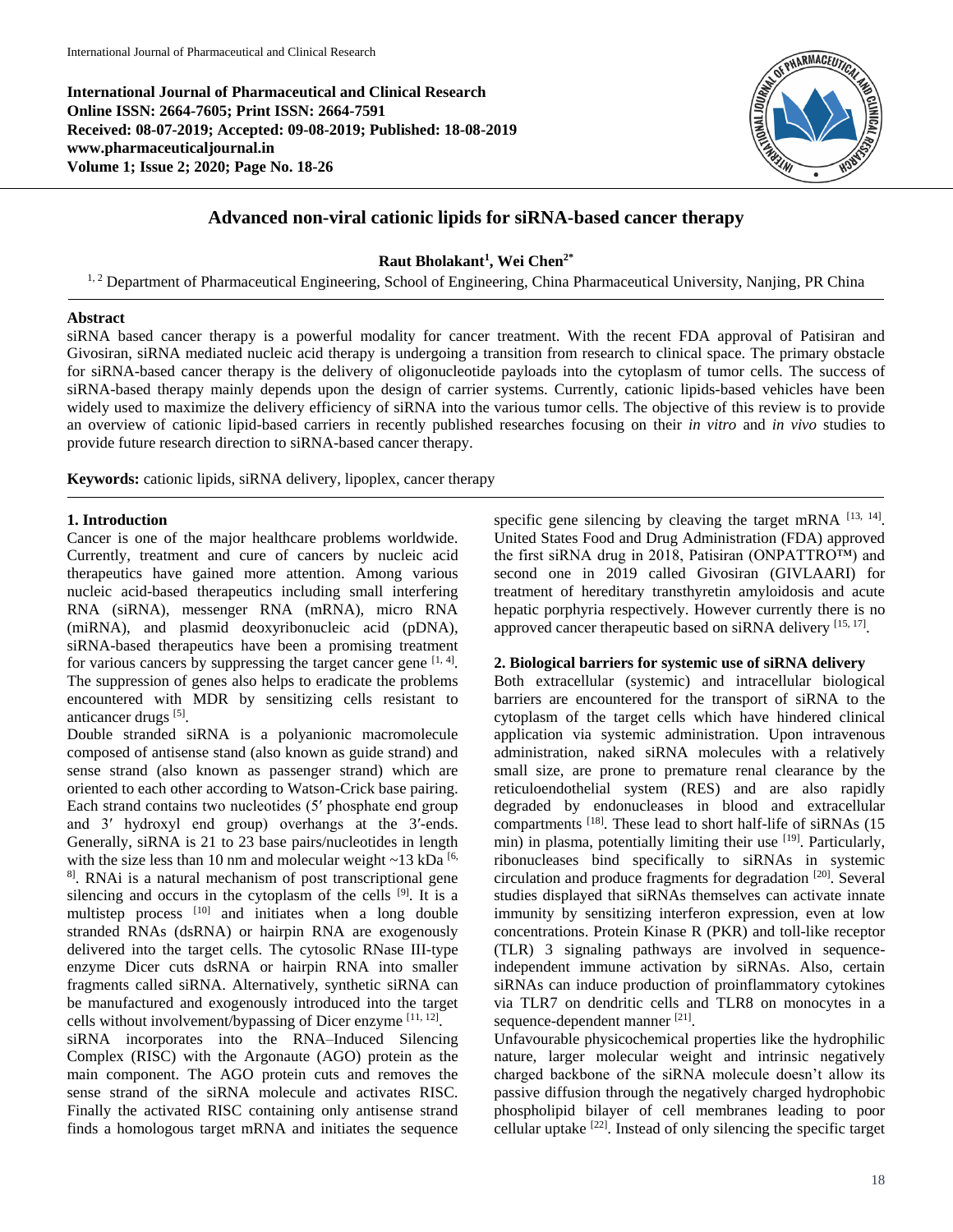genes (mRNA), siRNAs may also silence an unknown number of unintended genes that can occur from unintended seed region matches between RNAi guide strands and non-targeted mRNAs causing off-target effects. It can be explained by two mechanisms. First, siRNAs can tolerate many mismatches at the mRNA target and retain their potency to suppress those targets with imperfect complementarity. The second one involves promiscuous entry of siRNAs into endogenous miRNA machinery. As siRNAs are closely identical to the related class of miRNAs, they may recognize mRNAs with their seed region and degrade an unpredictable number of mRNAs [21, 23] .

Chemical modifications to the siRNA phosphate backbone and/ or ribose sugar have enhanced RNA stability and can limit off-target effects. RNAi triggers with extensive 2'-Omethyl base modifications have largely avoided the immunogenic reactions to foreign double-stranded RNA. The potency of siRNAs can be also increased by its hydrophobic modifications like siRNAs conjugated with cholesterol <sup>24</sup> avidly binds with serum proteins, greatly enhanced circulation time and promote systemic delivery efficacy<sup>[25]</sup>. However, chemical modifications can significantly increase cost, reduce siRNA binding affinity for the target sequence  $[26]$  and may lead to liver and cardiovascular toxicity, prolonged blood coagulation times and thrombocytopenia  $[27]$ . In order to solve these siRNA deliveries associated problem various types delivery vehicles including viral vectors and non-viral vectors have been employed. Viral vectors have high gene silencing efficiency, but they have inherent safety concerns and higher production cost and lower loading capacity compared to other non-viral vectors including cationic lipids, cationic polymers and inorganic nanoparticles  $[28, 30]$ . Among these, cationic lipids are particularly attractive, since they have many advantages, for example simple chemistry and easy formulation of nanoparticles with siRNA. These cationic lipids consist of secondary and tertiary amine groups to complex the anionic siRNA molecules through electrostatic interaction to form complex also called as lipoplex. These systems developed the positive charge at low pH of endosomes which facilitate its endosomal escape via proton sponge effect [31].

Some widely exploited commercially available amine-based cationic lipids in siRNA delivery include 1,2-dioleoyl-3 trimethylammoniumpropane (DOTAP); N-[1-(2,3 dioleyloxy)propyl]-N,N,N-trimethylammonium chloride (DOTMA, Lipofectin); 2,3-dioleyloxy-N- [2(sperminecarboxamido)ethyl]-N,N-dimethyl-1 propanaminium trifluoroacetate (DOSPA, Lipofectamine); N- (2-hydroxyethyl)- N,N-dimethyl-2,3-bis(tetradecyloxy-1 propanaminiumbromide) (DMRIE); dioctadecyl amidoglyceryl spermine (DOGS, Transfectam); dimethyldioctadecylammonium bromide (DDAB); and 3b-[N- (NO,N)-dimethylaminoethane) carbamoyl] cholesterol (DC- $Chol$ ) [32].

Cationic lipids and siRNA complexes can be formulated in two major groups, i.e., lipid nanoparticles (LNPs) and liposomes. LNPs are comparatively more versatile than

liposomes and involve siRNA complexation without formation of lipid bilayers. The ideal cationic lipids for siRNA delivery should be biodegradable and biocompatible, enclose and condense siRNA easily into a nanoparticle complex, neutralize excessive charge, protect siRNA degradation by nucleases, prevent rapid renal clearance and should escape the mononuclear phagocytic system (MPS) and non-toxic  $[33, 34]$ . Moreover, the diameters of ideal cationic lipid vectors should be less than 200 nm and should extend the circulation time of siRNA in the blood to allow passive tumor accumulation by the enhanced permeability and retention (EPR) effect which is ascribed to abnormal architecture of tumor blood vessels and gaps between endothelial cells and much larger fenestrations compared with normal tissue vessels and it also should prevent non-specific interactions with blood components like plasma proteins and erythrocytes. Finally, it should allow easy passage of siRNA through the vascular endothelium and the extracellular matrix and deliver siRNA effectively into the target cancerous cells followed by endosomal escape to release siRNA into the cytoplasm  $[19, 35]$ .

The therapeutic applications of siRNA-based gene delivery in cancer treatment mostly rely on the development of rationally designed systemic delivery vehicles. Despite the fact that cationic lipids can condense siRNA, there are still many issues to be addressed such as pharmacodynamics-related challenges in targeting specificity, off-target RNAi activity, immunesensor-mediated cytotoxicity and pharmacokinetics-related challenges in systemic circulation, cellular uptake and endosomal escape, which should be overcome to allow clinical application  $[36, 37]$ . The toxicity of cationic lipids results due to the destabilization of lipoplex in presence of serum and/or nonspecifically binding with blood plasma proteins and erythrocytes, forming aggregates that may occlude the pulmonary vasculature <sup>[38]</sup>. In addition, premature destabilization of lipoplexes in the systemic circulation by anionic heparin sulfate in the glomerular basement membrane (GBM), can accelerate rapid renal clearance and urinary excretion, minimizing the potential for biodistribution and bioactivity within targeted tumor tissue and organs. While the strong interaction and colloidal stability of siRNA lipoplexes may be ideal in the circulation and for initial cellular penetration, overly-stable packaging can also hinder bioavailability and gene suppression within target cells due to inefficient siRNA release  $[18]$ . They may also cause potential toxicity which includes cell shrinking, reduced cell division and cytoplasmic vacuolization [39].

In this review, we summarize the most recent strategies in the design and synthesis of non-viral cationic lipids vectors for siRNA delivery in cancer therapy. Various techniques employing surface modification by coating with polyethylene glycol (PEG), receptor mediated delivery, tumor micro environment responsive systems and other cationic lipids vehicles for concomitant delivery of siRNA and anticancer drugs have been discussed. The cationic lipids mentioned are designed to assess the challenges in systemic siRNA delivery and promising characteristics of these carriers required to bypass the delivery obstacles are also highlighted.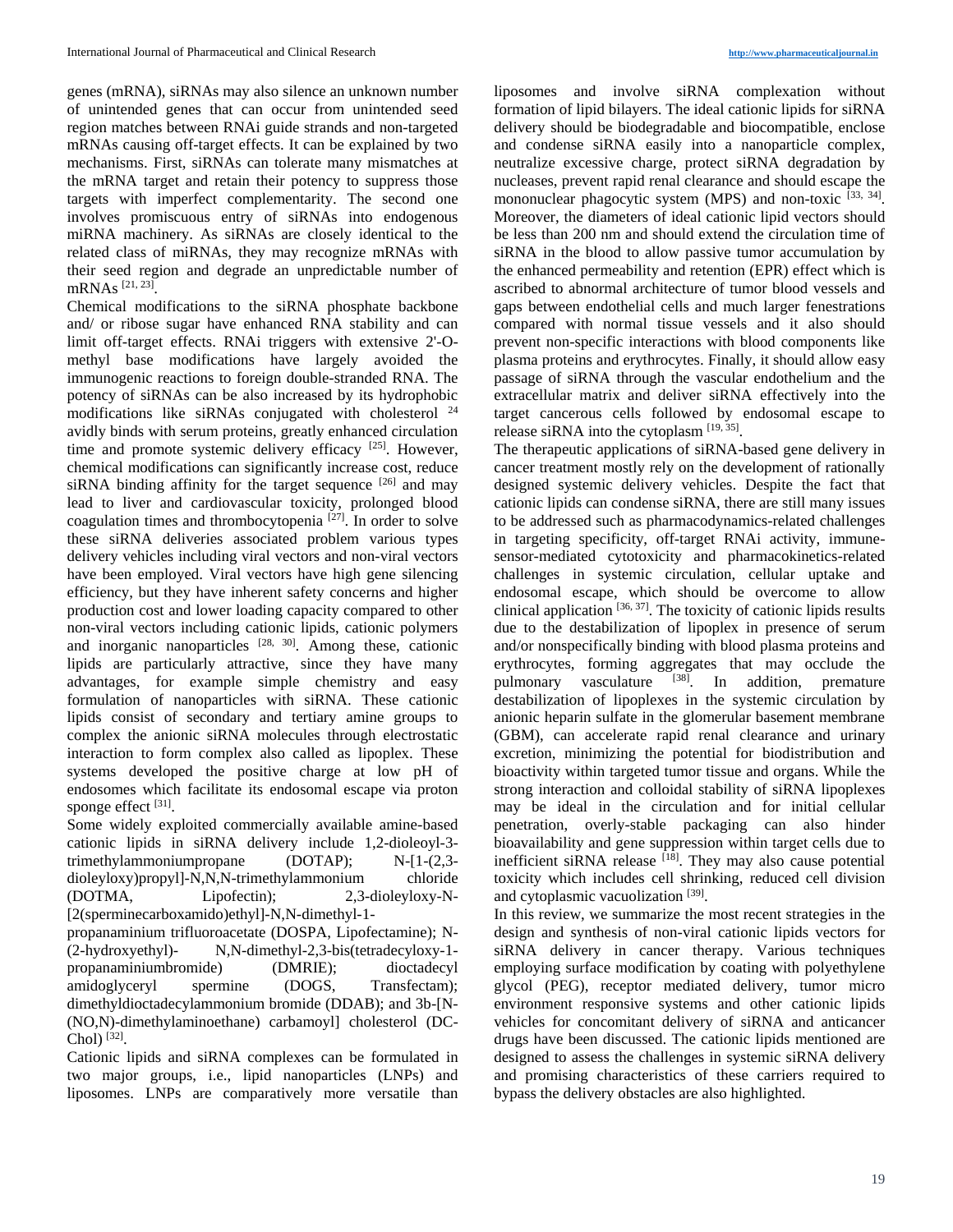

**Fig 1:** Chemical structures of non-viral Cationic and neutral lipids.

Cationic lipids and/or liposomes are members of the large family of synthetic non-viral gene delivery systems [40]. Some of the advantages of cationic lipids include acceptable physicochemical properties and biocompatibility (with biomimetic cell membranes) [41], remarkable simplicity and easy to synthesize, good repeatability, high commercial value and broad clinical application and safety [42]. They are composed of three structural domains  $[43]$ : i) a positively charged hydrophilic head group such as a primary, secondary or tertiary amine, guanidinium and amidine groups, quaternary ammonium salts, imidazolium, pyridinium etc.; ii) a hydrophobic portion consisting of a steroid group or alkyl chains [44] iii) and a linker which joins the hydrophilic and hydrophobic domains. The linker plays a significant role in determining the chemical stability and biodegradability of cationic lipids and hence directly influences its transfection efficiency and cytotoxicity. Cationic lipids with carbamate and amide linker groups are chemically stable and biodegradable and can therefore efficiently be used for gene delivery carriers [45] . Cationic lipids are generally mixed and accompanied with neutral helper lipids such as DOPE and cholesterol to assist the condensation of siRNA into a stable hexagonal-phase structure, which is advantageous for transfection efficiency. DOPE also facilitates the escape of siRNA from endosomes and also its release from the nanocomplex. Similarly, cholesterol increases the structural rigidity and stability of the nano-complex and prolongs its systemic circulation<sup>[29]</sup>.

Cationic liposomes are lipid-based nanoparticles which are commonly studied for siRNA delivery [46]. They consist of a spherical vesicle with at least one lipid bilayer. The aqueous core of liposomes is surrounded by a hydrophobic membrane, which prevents the transport of hydrophilic solutes from the inside to the external phase and allows the incorporation of hydrophobic molecules in the lipid bilayer. Therefore, liposomes can transport both hydrophilic and hydrophobic molecules [47] . Novel methods for liposomal preparations include microfluidics, supercritical reverse phase evaporation, spray drying, membrane contactor technology and crossflow

injection [48]. Cationic liposomes, however, are usually associated with toxic effects in the systemic circulation rendering them unsuitable candidates for siRNA delivery. These liposomes non-specifically interact with negatively charged blood components before entering the target cells and form aggregates [49], which activate the complement system and will be rapidly cleared from the blood circulation by macrophages of the RES. Higher concentrations of cationic lipids may also have various undesirable side effects like the generation of reactive oxygen species and increase of intracellular calcium levels  $50$ , and initiation of proinflammatory cytokine production and apoptosis [51]. A summary of the recent research on the use of lipids/liposomes for siRNA delivery is shown in Table 1.

Reduction of the cationic lipid/siRNA charge ratio can be a straight forward strategy for decreasing the cationic lipid mediated cytotoxicity. However most cationic lipids are utilized in binding with negatively charged siRNAs for its encapsulation by electrostatic interactions and are not suitable for interacting with endosomal membranes. Therefore, higher molar ratios of cationic lipids versus siRNA are generally employed in most studies. Sato *et al*. successfully developed lipid nanoparticles referred to as low lipid core-nanoparticles (LLC-NPs) with increased gene knockdown activity and a low cationic lipid/siRNA charge ratio. The cationic protein protamine was used to neutralize the negative charges of siRNAs in order to lower the net dose of cationic lipid, YSK05, for endosomal escape, restoring the fusogenic activity and gene silencing efficiency, both *in vitro* and *in vivo*. Additionally, LLC-NPs demonstrated a reduced hepatotoxicity as compared to conventional lipid nanoparticles having relatively higher cationic lipid/siRNA charge ratios [51]. PEGylation of cationic liposomes is one of the strategies to increase the structural stability of siRNA-lipoplexes and to prolong their blood circulation time. PEGylated lipoplexes can be prepared both by pre-insertion and post-insertion techniques. In the pre-insertion technique, liposomes are PEGylated by integrating PEG-conjugated lipids during the formation of liposomes while in the post-insertion technique,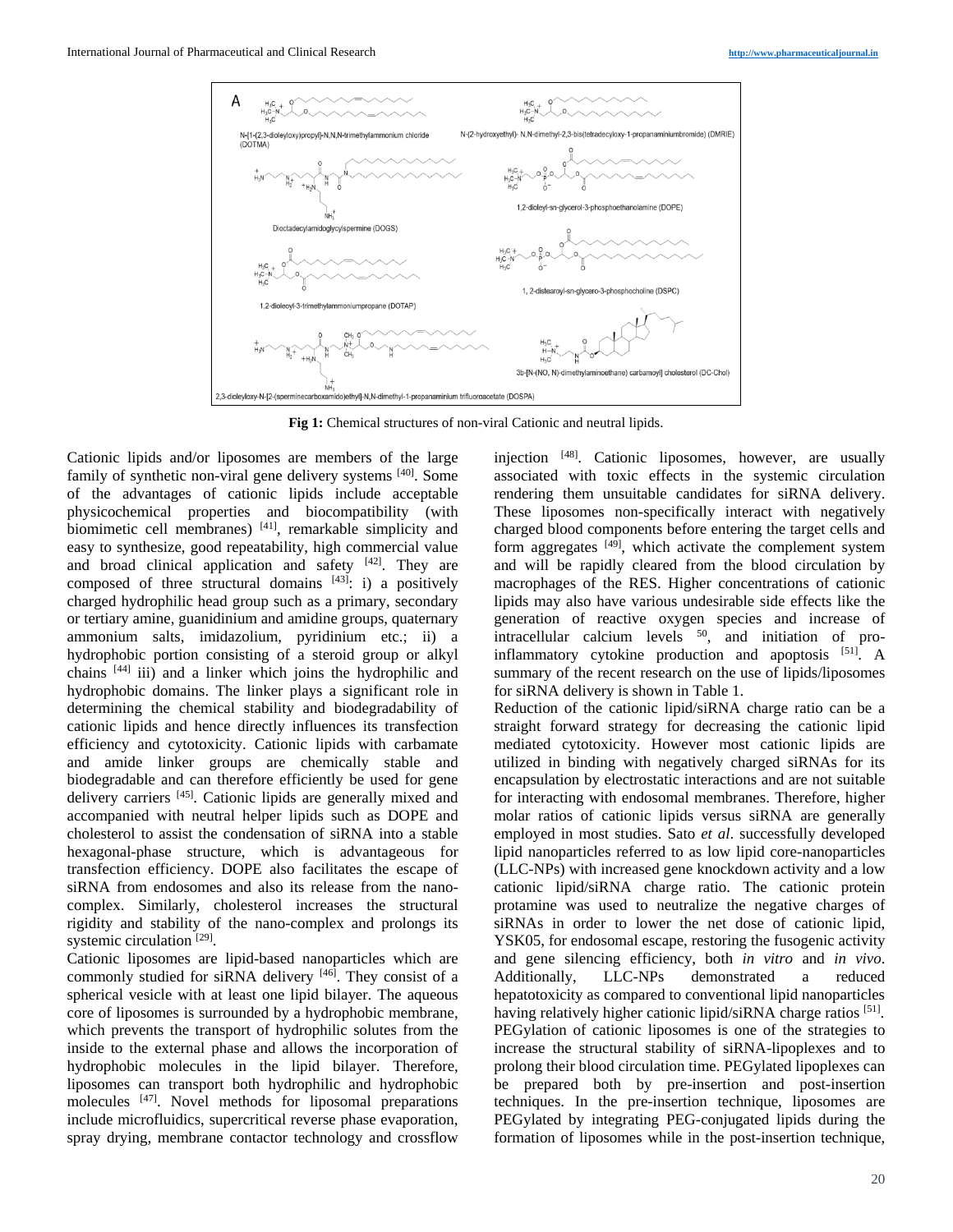aqueous dispersions of PEG-conjugated lipids are blended with previously synthesized liposomes [35]. Despite the fact that, PEGylated lipoplexes have increased blood circulation times, the cellular uptake and endosomal escape are often decreased, which also leads to an overall decrease of the ultimate gene transfection efficiency which is known as the "PEG dilemma" <sup>[52, 53]</sup>. Various strategies have been developed to overcome the PEG dilemma with cationic liposomes like- the development of a multifunctional envelope type nano device (MEND)  $^{[54]}$  including the conjugation with fusogenic peptides for increasing endosomal or lysosomal escape  $[55]$ , the use of specific ligands for cellular uptake  $[56, 57]$ , the application of PEG-peptide-DOPE ternary conjugate (PPD) cleavable PEG systems [58], as well as coating with anionic glycosaminoglycans (GAGs), such as chondroitin, heparin sulfate, and hyaluronic acid [59].

Hashiba and coworkers developed siRNA lipid nanoparticles (LNPs) modified with PEG via maleic anhydride, a pH labile linker, and also conjugated N-acetyl-D-galactosamine (GalNAc) ligand for active targeting towards hepatocytes. The *in vitro* results demonstrated that the modified lipid nanoparticles had a suppressed cationic charge and stealth properties up to 1 hour at physiological pH and under slightly

acidic conditions rapid detachment of PEG and re-activation of fusogenicity took place within only 2 minutes. The *in vivo* results showed a dramatic increase in the efficiency of hepatocyte-targeting with enhanced gene knockdown activity of a factor 7 in mouse model [60] . In another study, Li *et al*. constructed promising multifunctional lipid nanoparticles (sTOLP) for systemic delivery of FAM-siRNA to human hepatocarcinoma cells (HepG2)-bearing nude mice (Fig. 2.). sTOLP nanoparticles were composed of three regions viz., a protamine complexed siRNA core, supported bilayer incorporating oleoyl-octaarginine (OA-R8) cell penetrating peptide, egg PC, cholesterol and three different cationic lipids (DODMA or DOTMA or DOTAP) and the outermost layer containing a PEG layer and transferrin (Tf) targeting ligand. It was observed that the incorporated OA-R8 in the supported bilayer promoted the cellular penetration and that the conjugated Tf in the outermost layer enhanced the hepatocellular uptake via active targeting of Tf receptors. The *in vivo* results demonstrated potent tumor inhibition (61.7%) without inducing immunogenicity or hepatic or renal toxicity. Furthermore, sTOLP-loaded siRNA had a greater stability in the circulation than free siRNA<sup>[61]</sup>.



**Fig 2:** Cell penetrating peptide (CPPs) modified lipid nanoparticle (LNPs) as a vector for siRNA delivery: A: Illustration of steps involved in the synthesis of the multifunctional LNPs. B: Tumor growth curves after treatment. C: Relative body weight of nude mice during treatment. D: Protein levels of survivin after treatment. E: Biodistribution of fluorescence-labeled complexes in all tissues. F: Tumor tissues distribution of complexes after i.v. injection with imaging by confocal microscopy. Adapted with permission from  $[61]$ .

Recently, many studies have been carried out by using lipidpolymer hybrid nanoparticles as an emerging technology for delivery of siRNA [62] . Sun *et al*. reported PEI-modified liposomes (SF-PL/siGPC3) prepared by a thin-film hydration method for co-delivery of sorafenib (SF) and GPC3 siRNA to treat hepatocellular carcinoma (HCC). It was observed that codelivery of the nanomedicines effectively suppressed the overexpression of GPC3 and cyclin D1 proteins in HepG2 cells and greatly increased the sensitivity of tumors to SF treatments. Moreover, a study with a nude mouse model bearing HepG2 xenografts displayed a significant antitumor effect of SF-PL/siGPC3 via multiple mechanisms including the apoptosis of HCC cells induced by SF/siGPC3 and the inhibition of proliferation of these cells upon downregulation of cyclin D1 (Fig. 3.) [63] .

The incorporation of polymers like sodium alginate into the

cationic lipid carriers can also increase the stability of the delivery system with better encapsulation, prolonged integrity, low cytotoxicity, enhanced transfection and siRNA release kinetics. Arruda *et al*. reported cationic liposome-based siRNA delivery vectors (siLex) containing anionic sodium alginate polymer (Nalg-siLex), which have a higher efficiency and stability than siLex. siRNA lipoplexes were prepared by auto-assembly of siRNA and DMAPAP/DOPE (equimolar mixture) cationic liposomes which were subsequently mixed with sodium alginate. The addition of sodium alginate leads to the formation of smoother and heterogeneous particles. Also, Nalg-siLex did not induce the remarkable hepatotoxicity and inflammatory cytokine secretion as was noticed with siLex [64] .

In another example**,** Hong *et al*. reported an acid-degradable polymer-caged lipoplex (PCLi) carrier composed of a cationic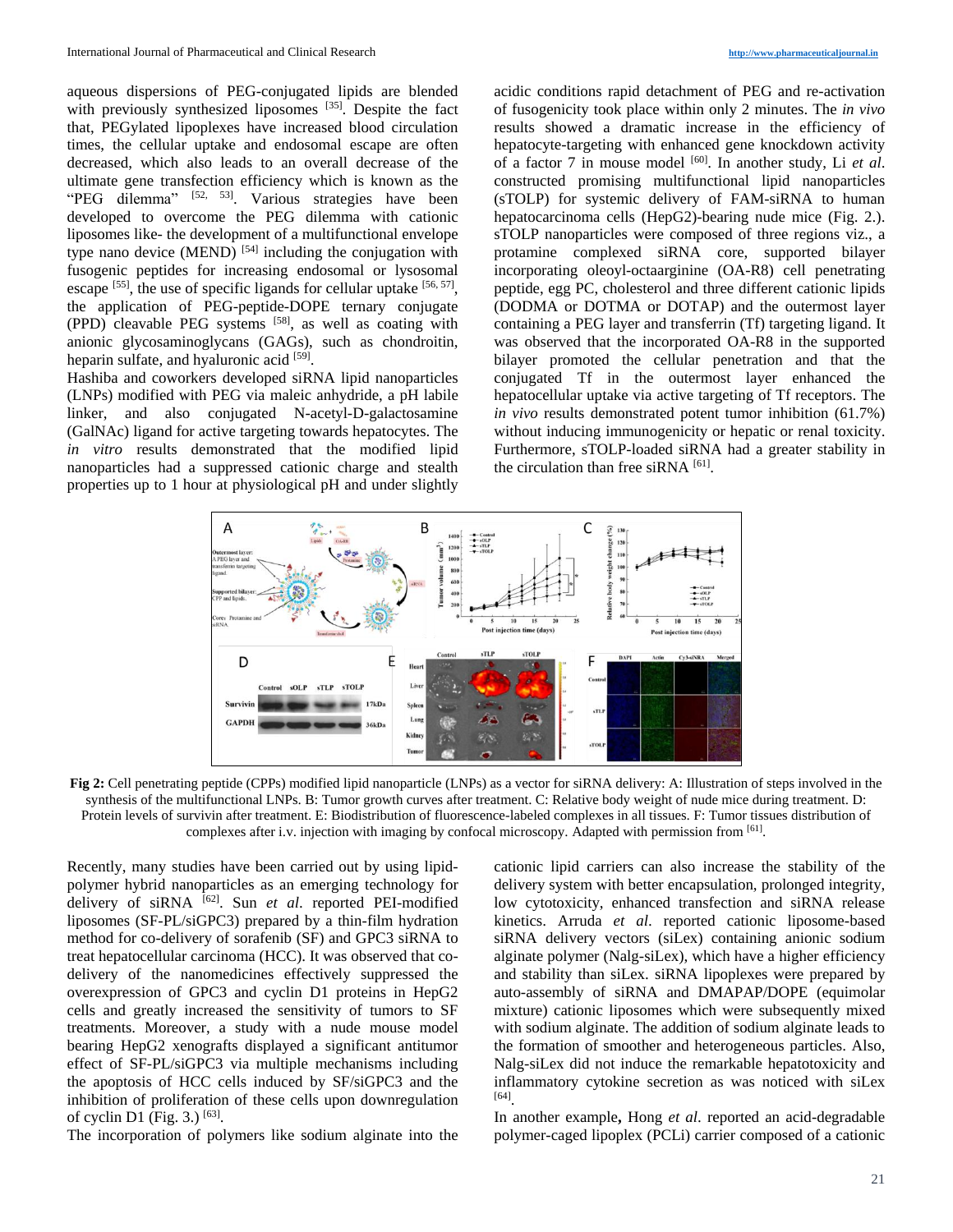lipoplex core and a biocompatible, pH-responsive polymer shell for delivery of EGFP-siRNA into human breast cancer (MDA-MB-231) and human cervical cancer (HeLa) cell lines. The unmodified siRNA was directly loaded into a lipoplex core consisting of either a pH-responsive cationic lipid DODAP or a non-pH-responsive DOTAP which was further modified around with a biocompatible polymer shell composed of cholesterol-terminated poly (acrylic acid) (Chol-PAA) using acid-cleavable diamine linkers to provide the PCLi system.

The investigators observed that the acid-cleavable diamine linkers were involved in acid-triggered release of encapsulated siRNA from acidic cellular endosomes, whereas the pHresponsive lipid DODAP was not released. The results showed that the acid-degradable PCLi delivery platform presented ∼45- and ∼2.5-fold enhancement of EGFP knockdown in cancer cells in comparison to either free siRNA or siRNAloaded in non-acid-degradable lipoplex formulations, respectively [65].



**Fig 3:** PEI-modified lipid (bPEI-DOPE) and liposome (PL) carrier system. A: Illustration of nanocarrier formation and mechanism for codelivery of sorafenib (SF) and siRNA targeting GPC3 gene (siGPC3). B: Relative expression of GPC3 and cyclin D1 mRNA level by RT-PCR in HepG2 cells receiving different treatments. C: *In vivo* fluorescence imaging demonstrating tumor accumulation of PL/AF750-CSR in a mouse at different time frames after tail vein injection. D: Ex vivo fluorescence imaging of the major organs and tumors from the same mouse sacrificed at 48 hours. E: The tumor growth curve after treatment. F: Tumor weights. Adapted from Ref. <sup>63</sup>

Cationic liposomes have been widely used in the combination therapy of siRNAs and chemotherapeutics as an alternative strategy for achieving enhanced anticancer effects [66, 67]. Zhang *et al*. constructed a multifunctional drug delivery system (DOX+siRNA/ePL) with pH-sensitive and EphA10 antibody-mediated active targetability for simultaneously delivery of MDR1-siRNA and DOX to overcome the MDR effect. Their results showed that lipoplexes could form stable nanosized particles with incremental cellular uptake, enhanced P-gp downregulating efficacy, as well as better cell cytotoxicity in a human breast cancer cell line/Adriamycin drug-resistant (MCF-7/ADR) cells. The *in vivo* antitumor activities suggest that after intravenous administration into mice, DOX+siRNA/ePL had relatively long circulation times and was concentrated in the tumor cells via receptor-mediated endocytosis. Additionally, the results of the histological study indicated that DOX+siRNA/ePL could inhibit the proliferation

of tumor cells, induce apoptosis, and suppress the P-gp expression *in vivo*  $^{[68]}$ . In another example, Wang and coworkers formulated a lipid-based delivery system (LPs) to codeliver of Mcl-1 siRNA and gemcitabine (Gem) for pancreatic cancer treatment, named LP-Gem-siMcl-1. The results from the cellular uptake analyses of LP-Gem-siMcl-1 displayed an increased cellular uptake, enhanced Mcl-1 downregulation efficacy, and significant cytotoxicity in the human pancreatic carcinoma cell lines PANC-1 and BxPC-3. Moreover, tumor inhibition *in vivo* proved that LP-GemsiMcl-1 had more potent anti-tumor efficiency than LP-siMcl-1 plus LP-Gem, indicating the synergistic anti-tumor activities of Gem and siMcl-1. Furthermore, histological analysis exhibited that LP-Gem-siMcl-1 could efficiently co-deliver Gem and Mcl-1 siRNA to cancerous cells overcoming the resistance of Gem [67].

**Table 1:** Cationic lipids/liposomes mediated siRNA delivery for cancer treatments

| <b>Composition of Lipids/liposomal carrier</b> | siRNA type/Anticancer drug | <b>Experimental</b><br>Level  | <b>Cell lines/Disease</b>                                   | Ref. |
|------------------------------------------------|----------------------------|-------------------------------|-------------------------------------------------------------|------|
| Carboxymethyl chitosan-modified cationic       | $Cv3$ and $Cv5$            | <i>In vitro</i> and <i>In</i> | HepG2 and H22 cells                                         | 69   |
| liposomes (CMCS-SiSf-CL)                       | siRNA/Sorafenib            | <i>vvo</i>                    |                                                             |      |
| Angiopep-2 and tLyP-1 dual peptides-modified   | VEGF siRNA/docetaxel       |                               | In vitro and In $ C6$ cells (rat glioma cells)/Glioblastoma | 70   |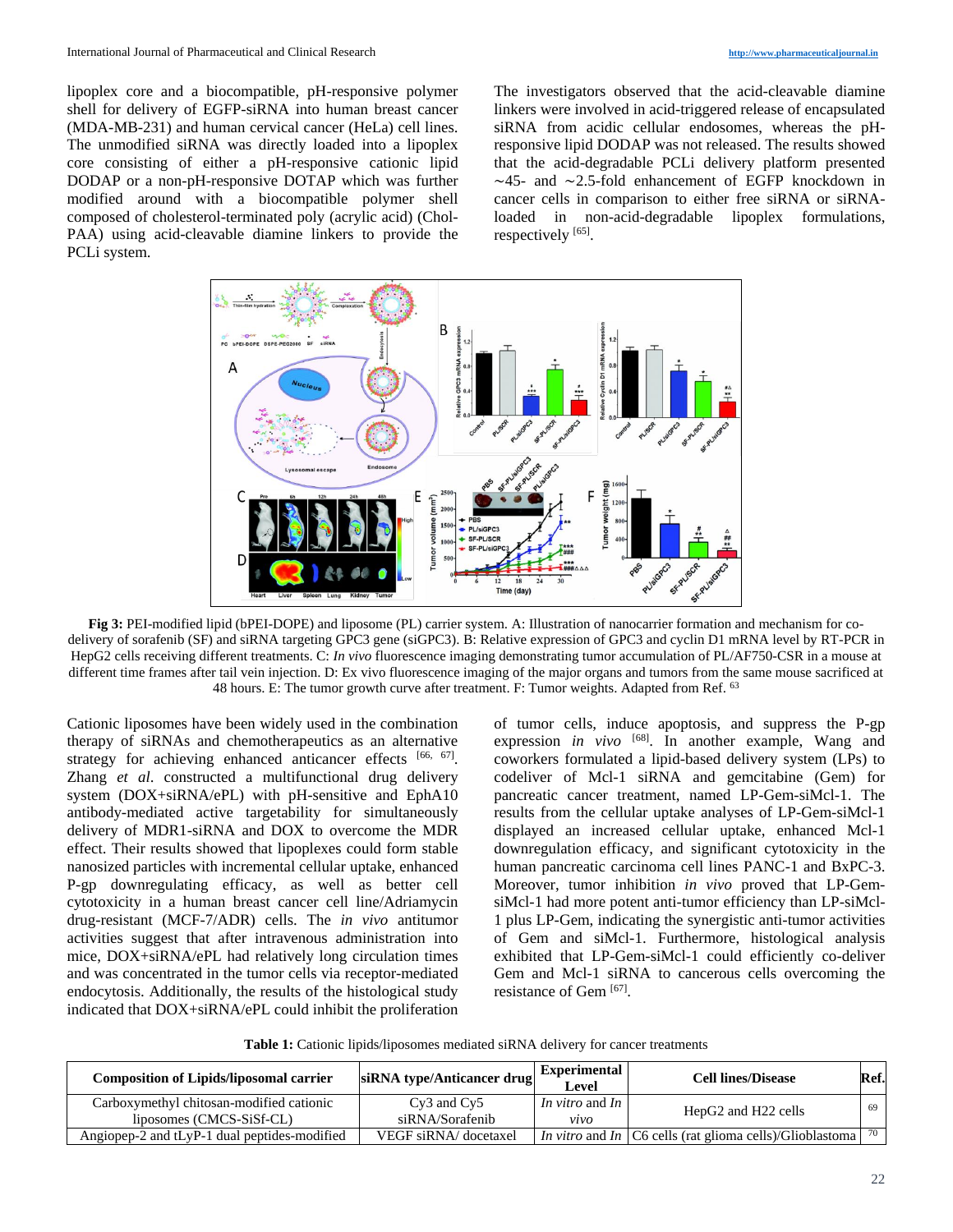| liposomes                                                                                                                         |                                                                  | vivo                      | multiforme                                                                                 |    |
|-----------------------------------------------------------------------------------------------------------------------------------|------------------------------------------------------------------|---------------------------|--------------------------------------------------------------------------------------------|----|
| A new cationic lipid-like compound (G0-C14)                                                                                       | prohibitin 1 (siPHB1) siRNA                                      | In vitro                  | Luc-HeLa cells and A549 lung<br>carcinoma cells                                            | 71 |
| Core-Shell type lipid/rPAA-Chol polymer hybrid<br>nanoparticles                                                                   | Anti-EGFR siRNA                                                  | In vitro and In<br>vivo   | Human breast cancer MCF-7 cell line                                                        | 72 |
| BHEM-Chol/mPEG-PLA                                                                                                                | polo-like kinase 1 (Plk1)<br>siRNA                               | In vitro and In<br>vivo   | Human breast cancer cell BT474                                                             | 73 |
| Poly (DL-lactic-co-glycolic acid) (PLGA)<br>nanocarriers modified with DOTAP                                                      | <b>EGFP siRNA</b>                                                | In vitro                  | Human non-small lung carcinoma cell<br>line $H1299$                                        | 74 |
| Photolabile-caged cell-penetrating peptide (pcCPP)<br>and asparagine-glycine-arginine peptide (NGR)<br>conjugated cationic lipids | c-myc siRNA                                                      | In vitro and In<br>vivo   | HT-1080 cells and MCF-7 cells                                                              | 75 |
| Cationic quaternary ammonium sulfonamide amino<br>lipids                                                                          | anti-Luciferase siRNA                                            | In vitro and In<br>vivo   | HeLa-Luc cells                                                                             | 76 |
| Cationic amphiphilic macromolecule (CAM)-lipid<br>complexes                                                                       | anti-Luciferase siRNA                                            | In vitro                  | U87 and U87-LUC cells                                                                      | 77 |
| GE11 peptide conjugated nanoliposomes                                                                                             | ABCG2-siRNA/docetaxel                                            | In vitro and In<br>vivo   | Hep-2 cells                                                                                | 78 |
| PEGylated cationic nanoliposome                                                                                                   | JNK-interacting protein 1<br>$(JIP1)$ siRNA                      | In vitro                  | MG-63 osteosarcoma cell                                                                    | 79 |
| Antibody-conjugated lipid-based nanoparticles                                                                                     | siRNAs against CD45,<br>luciferase and luciferase-Cy5<br>(siCv5) | In vitro and In<br>vivo   | Anti-rat IgG2a hybridoma, RAW 264.7<br>cells, HEK293 cells, Tk1 cells, Granta<br>519 cells | 80 |
| Lipid-polymer hybrid nanoparticles (RSC-HA)                                                                                       | FAM-siRNA, Cy5-siRNA                                             | In vitro and $In$<br>vivo | Human lung adenocarcinoma epithelial<br>$(A549)$ cells                                     | 81 |
| Lipid-based nanoparticles coated with anti-CD38                                                                                   | siRNAs against cyclin D1                                         | In vitro and In<br>vivo   | MCL-cells                                                                                  | 82 |

# **3. Conclusion and future perspectives**

The use of siRNA-based therapeutics has emerged as a highly promising strategy for the treatment of various types of cancers owing to their high specificity, low dose requirement, relatively simple drug development process and also avoids the possible genomic mutations associated with DNA therapies [83, 84]. With the recent FDA approval of Patisiran and Givosiran, systemic delivery of RNAi-mediated gene therapy is undergoing a transition from research to the clinical space [85] . Despite the impressive advances made in the field of *in vivo* siRNA drug development, the delivery of siRNA still remains challenging due to its instability in the systemic circulation, unexpected adverse effects including off-target effects, innate immune responses, proinflammatory cytokine induction and its inability to cross cellular membrane and endosomal escape and hence advanced carrier systems are required. During the past two decades, immense amounts of time and large capital investments have been made to develop different types of cationic lipid-based nanocarriers for improved *in vivo* siRNA delivery. However, to realize improved siRNA-based therapeutics, further research has to be focused on the design and synthesis of cationic lipids, which can be more efficiently delivered to target cells.

There has been continuous progress in cationic lipid-based carriers to reduce their potential toxicity and also improving their specificity to target cells for translating them to clinical diagnosis and treatment. The higher cytotoxicity of cationic lipids due to increased number and density of amine groups have been reduced by coating these delivery systems mainly with polyethylene glycol (PEG). Similarly, in order to make them tumor-specific, they have been conjugated with various external targeting moieties such as targeting peptides, ligands, antibodies and other small molecules having tumor-targeting

abilities. The slow and inefficient siRNA release inside tumor cells generally displayed for most biodegradable cationic lipids-based nanoparticle can result in compromised gene silencing efficacy. By using stimuli-responsive groups like disulfide bonds, cationic lipids based lipoplex can be made responsible to tumor micro environment of cancer cells (e.g., pH, enzyme, redox and hypoxia), which can trigger siRNA release in tumor cells. Combination therapy has also become an important strategy to overcome the multidrug-resistant due to the increasing number of cancer-related gene targets and complexity. A large number of cationic lipids are being used for co-delivery of siRNA and chemotherapeutic drugs in an attempt to increase the anticancer effects by overcoming MDR or initiating different apoptosis pathways. Despite these advances, siRNA-delivery strategies using non-viral cationic lipids have poorly translated into the clinical setting because of preclinical experimental design considerations that poorly predict the therapeutic efficacy. Therefore, further studies are needed to optimize these delivery carriers for efficient and successful systemic siRNA delivery in humans to treat the cancer cells.

## **4. References**

- 1. Jang M, Kim JH, Nam HY, Kwon IC, Ahn HJ. Design of a platform technology for systemic delivery of siRNA to tumours using rolling circle transcription. Nature communications, 2015, 6:7930.
- 2. Park J, Park J, Pei Y, Xu J, Yeo Y. Pharmacokinetics and biodistribution of recently-developed siRNA nanomedicines. Advanced drug delivery reviews. 2016; 104:93-109.
- 3. Mokhtarzadeh A, Alibakhshi A, Hashemi M, Hejazi M, Hosseini V, de la Guardia M, *et al*. Biodegradable nano-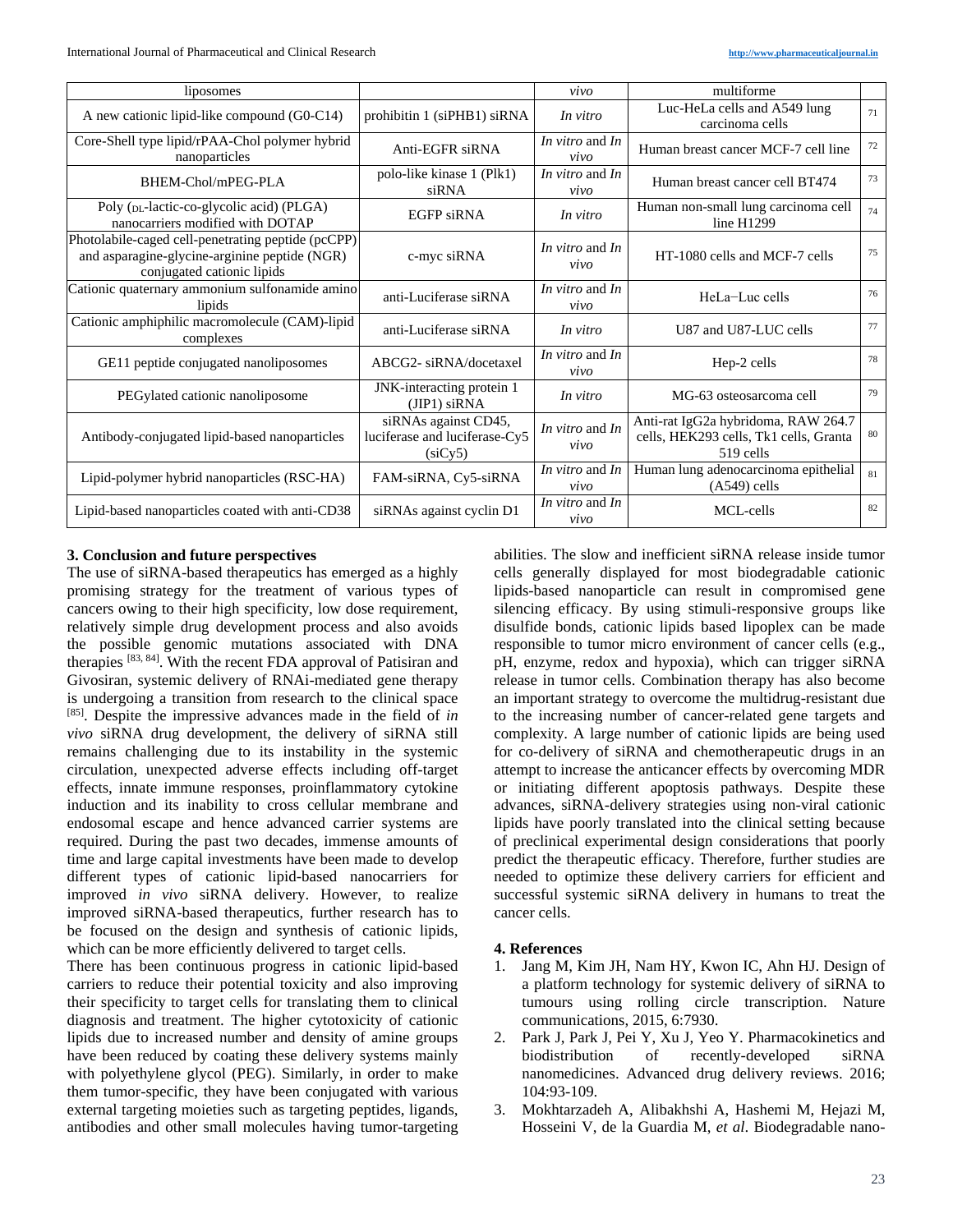polymers as delivery vehicles for therapeutic small noncoding ribonucleic acids. Journal of Controlled Release. 2017; 245:116-126.

- 4. Xiong XB, Uludağ H, Lavasanifar A. Biodegradable amphiphilic poly (ethylene oxide)-block-polyesters with grafted polyamines as supramolecular nanocarriers for efficient siRNA delivery. Biomaterials. 2009; 30:242- 253.
- 5. Kang L, Gao Z, Huang W, Jin M, Wang Q. Nanocarriermediated co-delivery of chemotherapeutic drugs and gene agents for cancer treatment. Acta Pharmaceutica Sinica B. 2015; 5:169-175.
- 6. Gaynor JW, Campbell BJ, Cosstick R. RNA interference: a chemist's perspective. Chemical Society Reviews. 2010; 39:4169-4184.
- 7. Gallas A, Alexander C, Davies MC, Puri S, Allen S. Chemistry and formulations for siRNA therapeutics. Chemical Society reviews. 2013; 42:7983-7997.
- 8. Zhang P, An K, Duan X, Xu H, Li F, Xu F, *et al*. Recent advances in siRNA delivery for cancer therapy using smart nanocarriers. Drug discovery today. 2018; 23:900- 911.
- 9. David S, Pitard B, Benoît JP, Passirani C. Non-viral nanosystems for systemic siRNA delivery. Pharmacological research. 2010; 62:100-114.
- 10. Nimesh S, Gupta N, Chandra R. Strategies and advances in nanomedicine for targeted siRNA delivery. Nanomedicine. 2011; 6:729-746.
- 11. Merkel OM, Rubinstein I, Kissel T. siRNA delivery to the lung: what's new? Advanced drug delivery reviews. 2014; 75:112-128.
- 12. Rana TM. Illuminating the silence: understanding the structure and function of small RNAs. Nature reviews Molecular cell biology, 2007, 8:23.
- 13. Lee SJ, Kim MJ, Kwon IC, Roberts TM. Delivery strategies and potential targets for siRNA in major cancer types. Advanced drug delivery reviews, 2016; 104:2-15.
- 14. Morris KV, Mattick JS. The rise of regulatory RNA. Nature Reviews Genetics, 2014, 15:423.
- 15. Wood H. FDA approves patisiran to treat hereditary transthyretin amyloidosis, 2018, 14:570.
- 16. Kim B, Sun S, Varner JA, Howell SB, Ruoslahti E, Sailor MJ, *et al*. Securing the Payload, Finding the Cell, and Avoiding the Endosome: Peptide‐Targeted, Fusogenic Porous Silicon Nanoparticles for Delivery of siRNA. Advanced Materials, 2019, 35:1902952.
- 17. Blanco MJ, Gardinier KM. New Chemical Modalities and Strategic Thinking in Early Drug Discovery. 2020; 11L:228-231.
- 18. Miteva M, Kirkbride KC, Kilchrist KV, Werfel TA, Li H, Nelson CE, *et al*. Tuning PEGylation of mixed micelles to overcome intracellular and systemic siRNA delivery barriers. Biomaterials. 2015; 38:97-107.
- 19. Ozpolat B, Sood AK, Lopez-Berestein G. Liposomal siRNA Nanocarriers for Cancer Therapy. Adv. Drug Delivery Rev. 2014; 66:110-116.
- 20. Kim B, Park JH, Sailor MJ. Rekindling RNAi Therapy: Materials Design Requirements for *In vivo* siRNA Delivery. Advanced Materials, 2019, 49:1903637.
- 21. Ozcan G, Ozpolat B, Coleman RL, Sood AK, Lopez-Berestein G. Preclinical and Clinical Development of siRNA-Based Therapeutics. Adv. Drug Delivery Rev. 2015; 87:108-119.
- 22. Xu Z, Wang D, Cheng Y, Yang M, Wu LP. Polyester Based Nanovehicles for siRNA Delivery. Mater. Sci. Eng. C. 2018; 92:1006-1015.
- 23. Setten RL, Rossi JJ, Han SP. The Current State and Future Directions of RNAi-Based Therapeutics. Nat. Rev. Drug Discovery, 2019, 1.
- 24. Shin H, Park SJ, Yim Y, Kim J, Choi C, Won C, *et al*. Recent Advances in RNA Therapeutics and RNA Delivery Systems Based on Nanoparticles. Advanced Therapeutics, 2018, 1:1800065.
- 25. Tai W. Chemical modulation of siRNA lipophilicity for efficient delivery. Journal of Controlled Release. 2019; 307:98-107.
- 26. McMahon KM, Plebanek MP, Thaxton CS. Properties of native high - density lipoproteins inspire synthesis of actively targeted *in vivo* siRNA delivery vehicles. Advanced functional materials. 2016; 26:7824-7835.
- 27. Wang D, Lin J, Jia F, Tan X, Wang Y, Sun X, *et al*. Bottlebrush-architectured poly (ethylene glycol) as an efficient vector for RNA interference *in vivo*. Science advances, 2019, 5:eaav9322.
- 28. Yin H, Kanasty RL, Eltoukhy AA, Vegas AJ, Dorkin JR, Anderson DG, *et al*. Non-viral vectors for gene-based therapy. Nature Reviews Genetics 2014, 15, 541.
- 29. Zhou Z, Liu X, Zhu D, Wang Y, Zhang Z, Zhou X, *et al*. Nonviral cancer gene therapy: Delivery cascade and vector nanoproperty integration. Advanced drug delivery reviews. 2017; 115:115-154.
- 30. Liao W, Li W, Zhang T, Kirberger M, Liu J, Wang P, *et al*. Powering up the molecular therapy of RNA interference by novel nanoparticles. Biomaterials science. 2016; 4:1051-1061.
- 31. Dong Y, Siegwart DJ, Anderson DG. Strategies, design, and chemistry in siRNA delivery systems. Advanced drug delivery reviews. 2019; 144:133-147.
- 32. Ansari AS, Santerre PJ, Uludağ H. Biomaterials for polynucleotide delivery to anchorage-independent cells. Journal of Materials Chemistry B. 2017; 5:7238-7261.
- 33. Khatri N, Baradia D, Vhora I, Rathi M, Misra A. cRGD Grafted Liposomes Containing Inorganic Nano-Precipitate Complexed siRNA for Intracellular Delivery in Cancer Cells. J. Control. Release. 2014; 182:45-57.
- 34. Lostalé-Seijo I, Montenegro J. Synthetic Materials at the Forefront of Gene Delivery. Nat. Rev. Chem. 2018; 2:258.
- 35. Xia Y, Tian J, Chen X. Effect of surface properties on liposomal siRNA delivery. Biomaterials, 2016, 79:56-68.
- 36. Li J, Yu X, Wang Y, Yuan Y, Xiao H, Cheng D, *et al*. A Reduction and pH Dual - Sensitive Polymeric Vector for Long – Circulating and Tumor – Targeted siRNA Delivery. Adv. Mater. 2014; 26:8217-8224.
- 37. Wen Y, Zhang Z, Li J. Highly Efficient Multifunctional Supramolecular Gene Carrier System Self‐Assembled from Redox - Sensitive and Zwitterionic Polymer Blocks. Advanced Functional Materials. 2014; 24:3874-3884.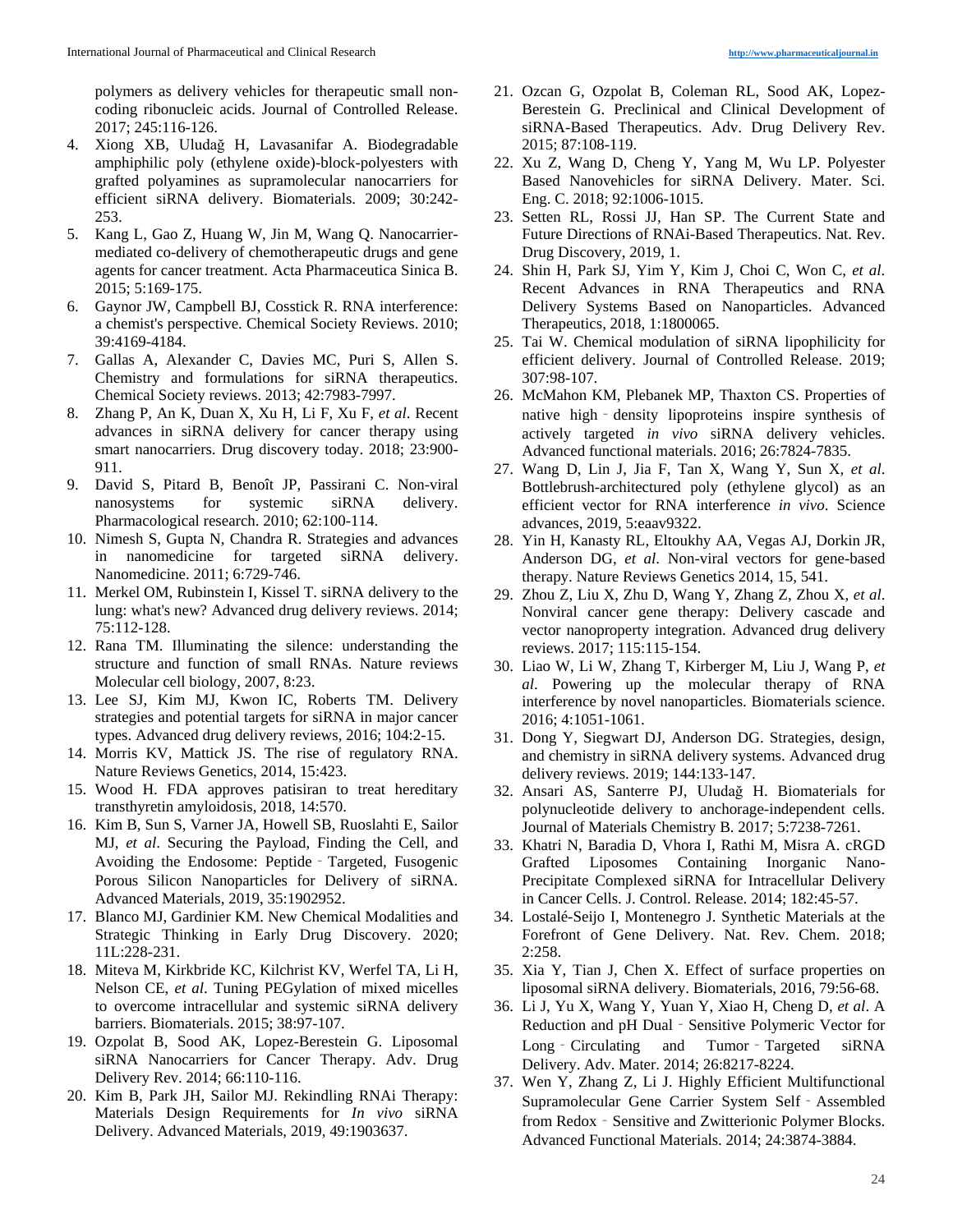- 38. Hajj KA, Whitehead KA. Tools for translation: non-viral materials for therapeutic mRNA delivery. Nature Reviews Materials, 2017, 2:17056.
- 39. Nam H, Ku SH, Yoon HY, Kim K, Kwon IC, Kim SH, *et al*. Enhancing Systemic Delivery of Enzymatically Generated RNAi Nanocomplexes for Cancer Therapy. Advanced Therapeutics, 2019, 2:1900014.
- 40. Medvedeva DA, Maslov MA, Serikov RN, Morozova NG, Serebrenikova GA, Sheglov DV, *et al*. Novel cholesterol-based cationic lipids for gene delivery. Journal of medicinal chemistry. 2009; 52:6558-6568.
- 41. Zang X, Ding H, Zhao X, Li X, Du Z, Hu H, *et al*. Anti-EphA10 antibody-conjugated pH-sensitive liposomes for specific intracellular delivery of siRNA. International journal of nanomedicine, 2016, 11:3951.
- 42. Zhi D, Zhang S, Wang B, Zhao Y, Yang B, Yu S, *et al*. Transfection efficiency of cationic lipids with different hydrophobic domains in gene delivery. Bioconjugate chemistry, 2010, 21:563-577.
- 43. Mintzer MA, Simanek EE. Nonviral vectors for gene delivery. Chemical reviews, 2008; 109:259-302.
- 44. Lv H, Zhang S, Wang B, Cui S, Yan J. Toxicity of cationic lipids and cationic polymers in gene delivery. Journal of controlled release. 2006; 114:100-109.
- 45. Zhi D, Bai Y, Yang J, Cui S, Zhao Y, Chen H, *et al*. A review on cationic lipids with different linkers for gene delivery. Advances in colloid and interface science. 2018; 253:117-140.
- 46. Lin Q, Chen J, Zhang Z, Zheng G. Lipid-based nanoparticles in the systemic delivery of siRNA. Nanomedicine. 2014; 9:105-120.
- 47. Meng Z, O'Keeffe-Ahern J, Lyu J, Pierucci L, Zhou D, Wang W, *et al*. A new developing class of gene delivery: Messenger RNA-based therapeutics. Biomaterials science. 2017; 5:2381-2392.
- 48. Grijalvo S, Mayr J, Eritja R, Díaz DD. Biodegradable liposome-encapsulated hydrogels for biomedical applications: a marriage of convenience. Biomaterials science. 2016; 4:555-574.
- 49. Kim HJ, Kim A, Miyata K, Kataoka K. Recent progress in development of siRNA delivery vehicles for cancer therapy. Advanced drug delivery reviews. 2016; 104:61- 77.
- 50. Ozpolat B, Sood AK, Lopez-Berestein G. Liposomal siRNA nanocarriers for cancer therapy. Advanced drug delivery reviews. 2014; 66:110-116.
- 51. Sato Y, Matsui H, Sato R, Harashima H. Neutralization of negative charges of siRNA results in improved safety and efficient gene silencing activity of lipid nanoparticles loaded with high levels of siRNA. Journal of Controlled Release. 2018; 284:179-187.
- 52. Zhang Y, Satterlee A, Huang L. *In vivo* gene delivery by nonviral vectors: overcoming hurdles? Molecular therapy. 2012; 20:1298-1304.
- 53. Sato Y, Hatakeyama H, Sakurai Y, Hyodo M, Akita H, Harashima H, *et al*. A pH-sensitive cationic lipid facilitates the delivery of liposomal siRNA and gene silencing activity *in vitro* and *in vivo*. Journal of controlled release. 2012; 163:267-276.
- 54. Hatakeyama H, Akita H, Harashima H. A multifunctional envelope type nano device (MEND) for gene delivery to tumours based on the EPR effect: a strategy for overcoming the PEG dilemma. Advanced drug delivery reviews. 2011; 63:152-160.
- 55. Sakurai Y, Hatakeyama H, Sato Y, Akita H, Takayama K, Kobayashi S, *et al*. Endosomal escape and the knockdown efficiency of liposomal-siRNA by the fusogenic peptide shGALA. Biomaterials. 2011; 32:5733-5742.
- 56. Hatakeyama H, Ito E, Akita H, Oishi M, Nagasaki Y, Futaki S, *et al*. A pH-sensitive fusogenic peptide facilitates endosomal escape and greatly enhances the gene silencing of siRNA-containing nanoparticles *in vitro* and *in vivo*. Journal of Controlled Release. 2009; 139:127-132.
- 57. Kibria G, Hatakeyama H, Ohga N, Hida K, Harashima H. Dual-ligand modification of PEGylated liposomes shows better cell selectivity and efficient gene delivery. Journal of controlled release. 2011; 153:141-148.
- 58. Hatakeyama H, Akita H, Ito E, Hayashi Y, Oishi M, Nagasaki Y, t al. Systemic delivery of siRNA to tumors using a lipid nanoparticle containing a tumor-specific cleavable PEG-lipid. Biomaterials. 2011; 32:4306-4316.
- 59. Ran R, Liu Y, Gao H, Kuang Q, Zhang Q, Tang J, *et al*. Enhanced gene delivery efficiency of cationic liposomes coated with PEGylated hyaluronic acid for anti Pglycoprotein siRNA: A potential candidate for overcoming multi-drug resistance. International journal of pharmaceutics. 2014; 477:590-600.
- 60. Hashiba K, Sato Y, Harashima H. pH-labile PEGylation of siRNA-loaded lipid nanoparticle improves active targeting and gene silencing activity in hepatocytes. Journal of controlled release. 2017; 262:239-246.
- 61. Li Y, Lee RJ, Yu K, Bi Y, Qi Y, Sun Y, *et al*. Delivery of siRNA using lipid nanoparticles modified with cell penetrating peptide. ACS applied materials & interfaces. 2016; 8:26613-26621.
- 62. Zhao X, Li F, Li Y, Wang H, Ren H, Chen J, *et al*. Codelivery of HIF1α siRNA and gemcitabine via biocompatible lipid-polymer hybrid nanoparticles for effective treatment of pancreatic cancer. Biomaterials. 2015; 46:13-25.
- 63. Sun W, Wang Y, Cai M, Lin L, Chen X, Cao Z, *et al*. Codelivery of sorafenib and GPC3 siRNA with PEImodified liposomes for hepatoma therapy. Biomaterials science. 2017; 5:2468-2479.
- 64. Arruda DC, Gonzalez IJ, Finet S, Cordova L, Trichet V, Andrade GF, *et al*. Modifying internal organization and surface morphology of siRNA lipoplexes by sodium alginate addition for efficient siRNA delivery. Journal of colloid and interface science, 2019; 540:342-353.
- 65. Hong BJ, Chipre AJ, Nguyen ST. Acid-degradable polymer-caged lipoplex (PCL) platform for siRNA delivery: facile cellular triggered release of siRNA. Journal of the American Chemical Society, 2013; 135:17655-17658.
- 66. Yang T, Li B, Qi S, Liu Y, Gai Y, Ye P, *et al*. Codelivery of doxorubicin and Bmi1 siRNA by folate receptor targeted liposomes exhibits enhanced anti-tumor